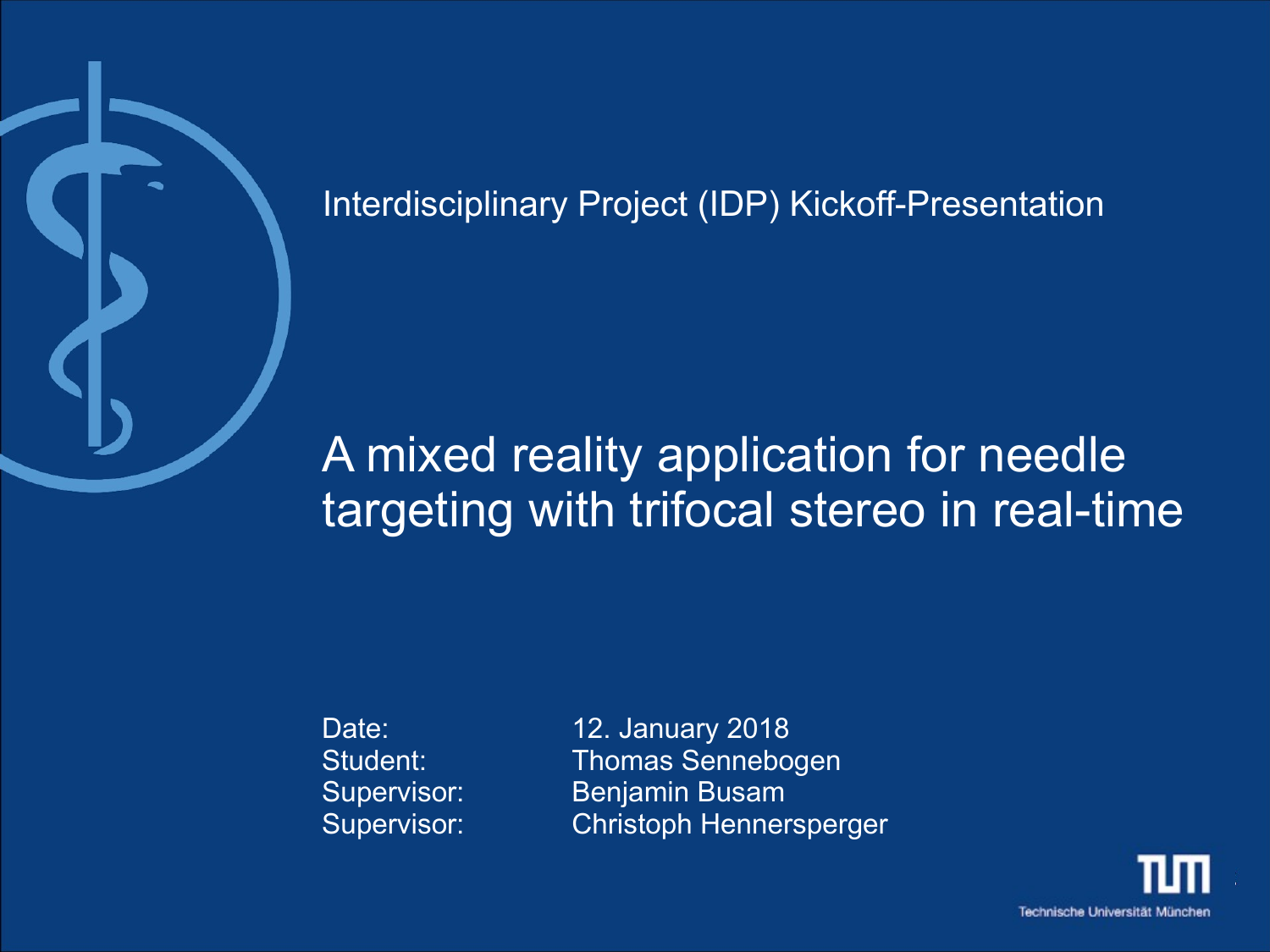# **A mixed reality application for needle targeting with trifocal stereo in real-time**

Background information:

- More and more surgical needle interventions
- Use Cases: Cancer Screening, Neurology, Sentinel Lymph Node Biopsy, ...
- Punch Biopsy with Ultrasound transducer

#### Problem:

- Needle tip location difficult to estimate
- Needle path and bending uncertain

### Solution:

- Needle tracking with real-time visualization
- Estimation of the needle bending
- Result: ► increasing safty and efficiency,
	- ► faster healing by minimally invasive surgery





[1] M. Esposito, B. Busam et al.: "Cooperative Robotic Gamma Imaging: Enhancing US-guided Needle Biopsy", MICCAI, 2015 (11.1.2018)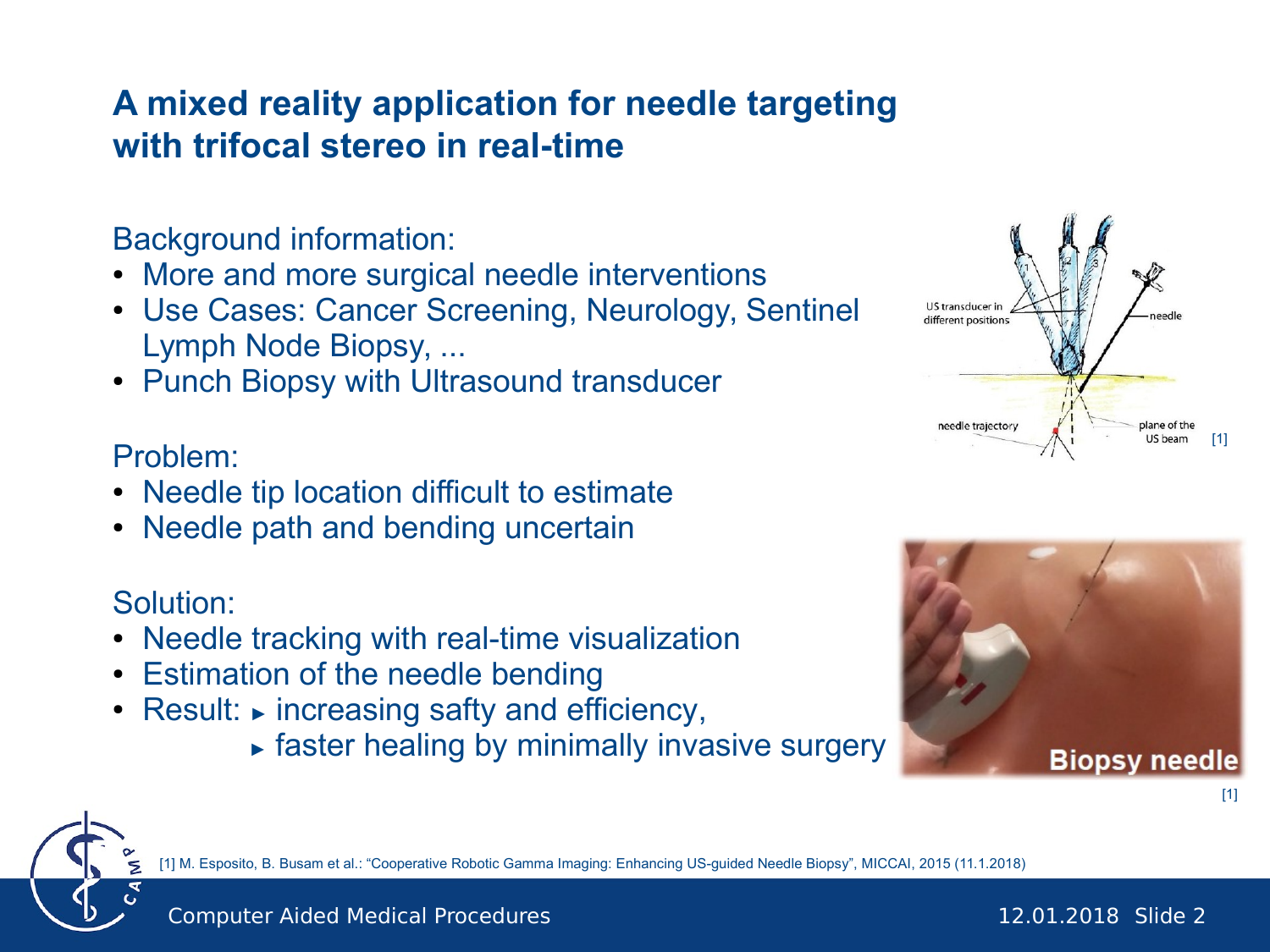Procedures and todays systems:

- Ultrasound-guided biopsy, Open surgical biopsy, Stereotactic biopsy
- Procedure: anesthetic, using ultrasound image for insertion, getting tissue sample, evaluation by radiologist
- Companies e.g. Siemens Health: real-time ultrasound images with previously-acquired 3-D computed tomography images

## Research status:

- "Online prediction of needle shape deformation in moving soft tissues from visual feedback"
	- ► Using visual feedback and a Kalman filter
- ..Inverse real-time Finite Element simulation for robotic control of flexible needle insertion in deformable tissues ► Needle steering in deformable tissues (phantoms)
- .3D ultrasound-quided robotic steering of a flexible needle via visual servoing"

[1] Ultrasound-Guided Breast Biopsy, https://www.radiologyinfo.org/en/info.cfm?pg=breastbius (11.1.2018) [2] Jason Chevrie 1, Alexandre Krupa 2, Marie Babel 3, Online prediction of needle shape deformation in moving soft tissues from visual

feedback", October 9-14, 2016, Daejeon, Korea [3] Y. Adagolodjo, L. Goffin, M. de Mathelin, H. Courtecuisse, Inverse real-time Finite Element simulation for robotic control of flexible needle insertion in deformable tissues, October 9-14, 2016, Daejeon, Korea

[4] Alexandre Krupa and Nassir Navab, 3D ultrasound-guided robotic steering of a flexible needle via visual Servoing, Pierre Chatelain, Seattle, Washington, May 26-30, 2015

 $l = L_{ins}$ 

[2]



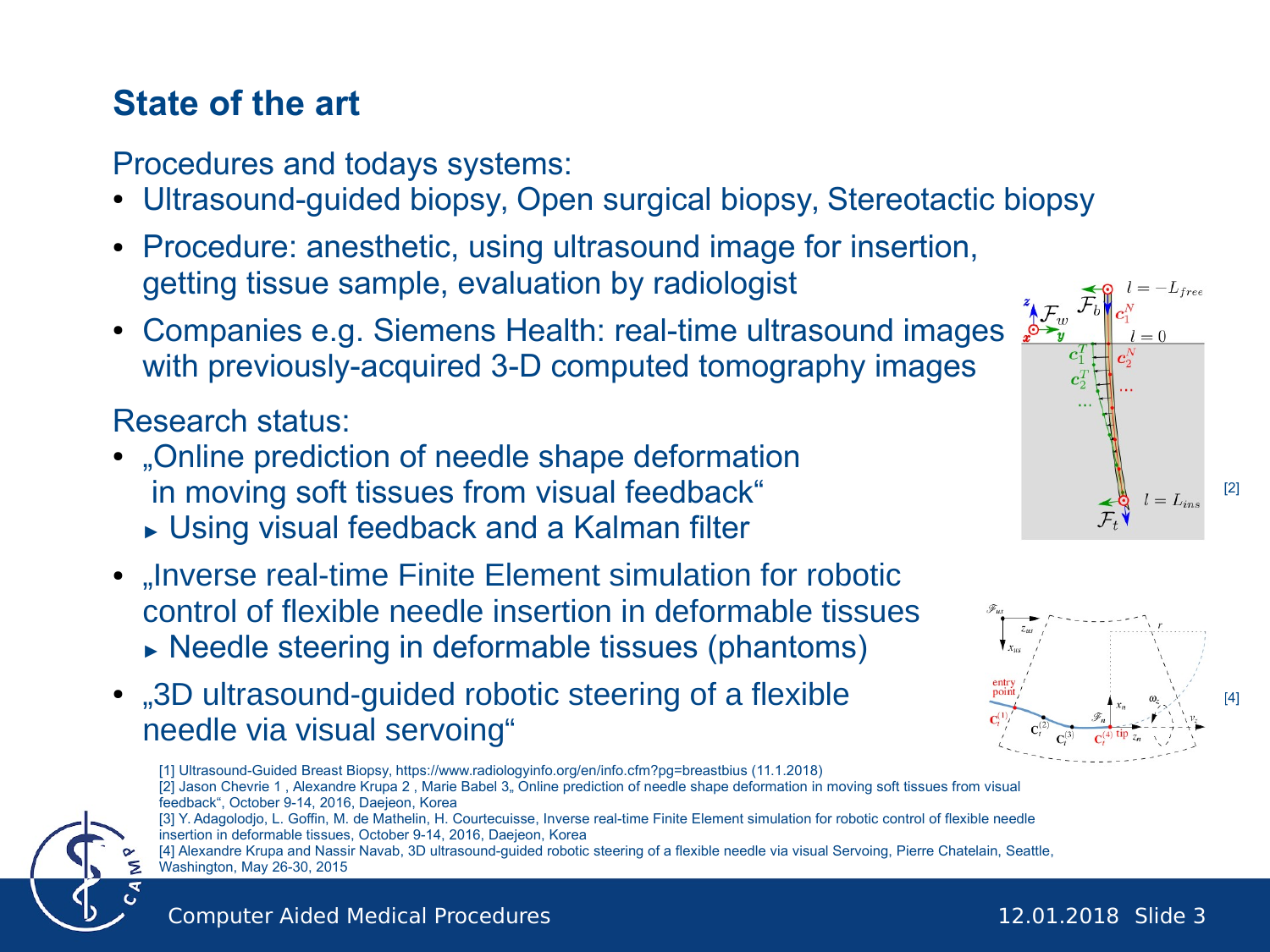#### **State of the art**



[1] Siemens Healt, https://www.siemens.com/innovation/en/home/publications/health-and-well-being/medical-imaging-opening-a-3-d-Ξ window/\_jcr\_content/gem.adapt.916.high.jpg/1434541043734.jpg (11.1.2018)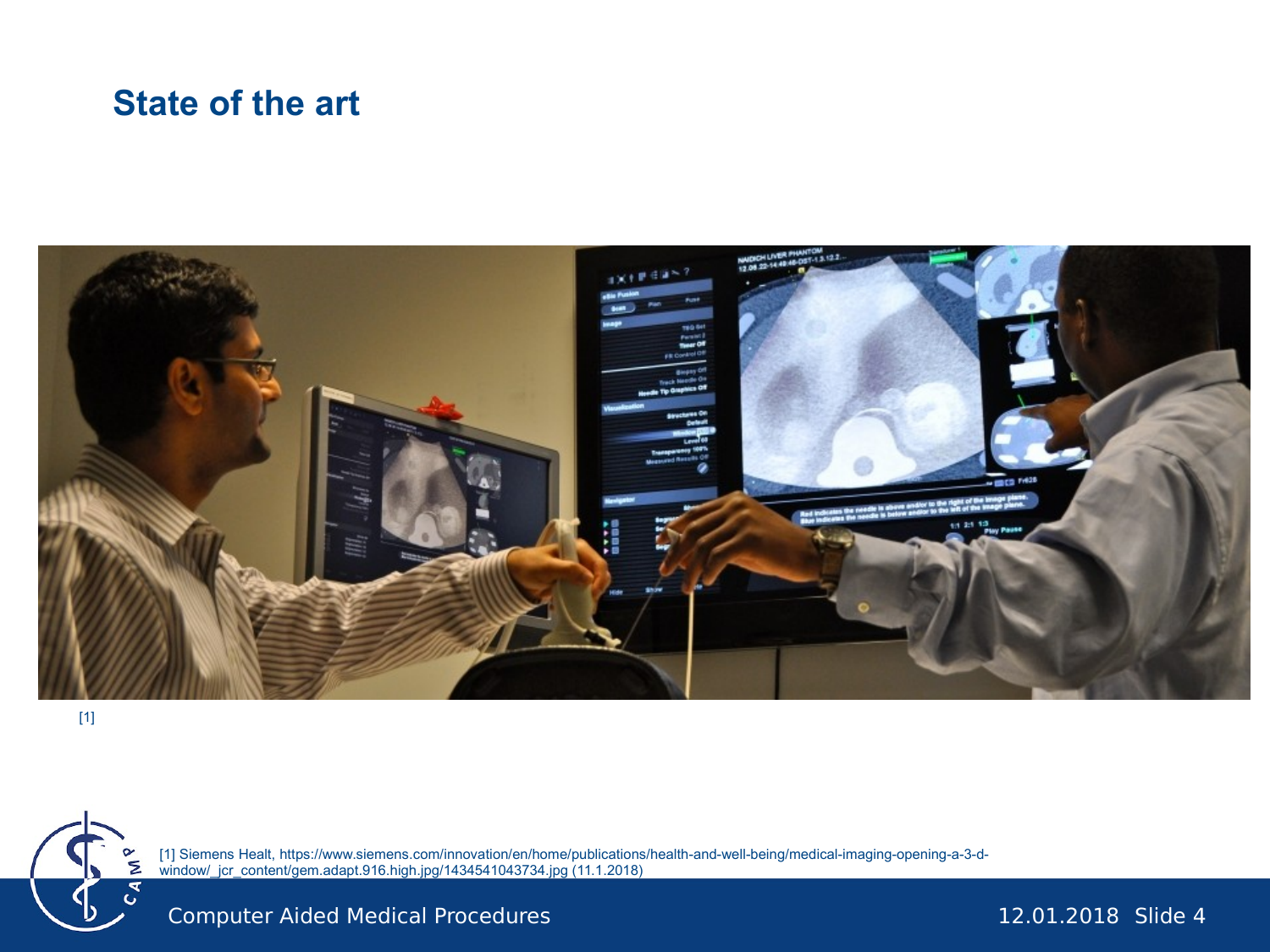# **In plane needling vs. Out of plane needling**





[1] In- and out-of-plane needle placement http://www.internationalshoulderjournal.org/viewimage.asp?img=IntJShoulderSurg\_2010\_4\_3\_55\_76960\_f9.jpg (11.1.2018)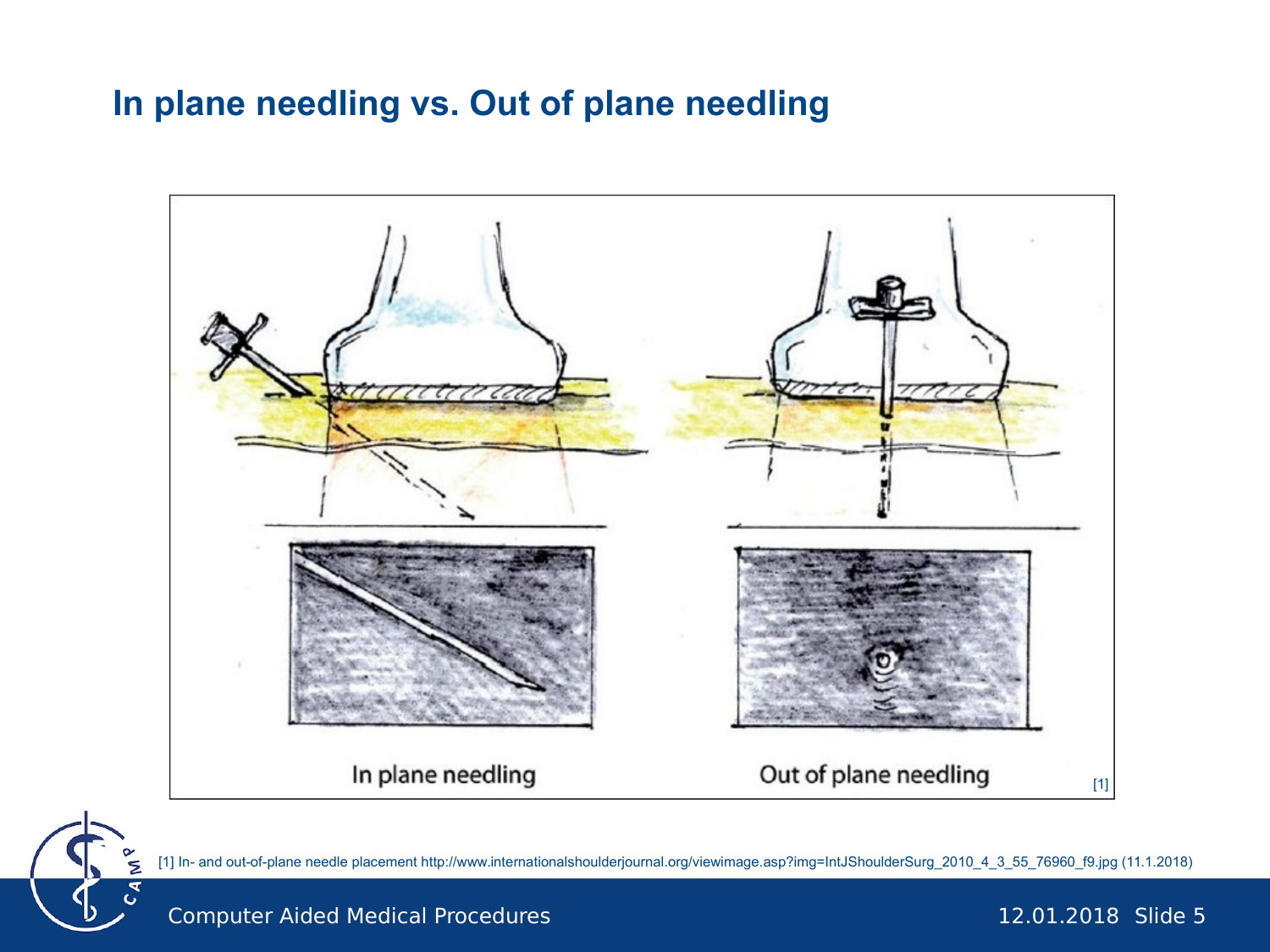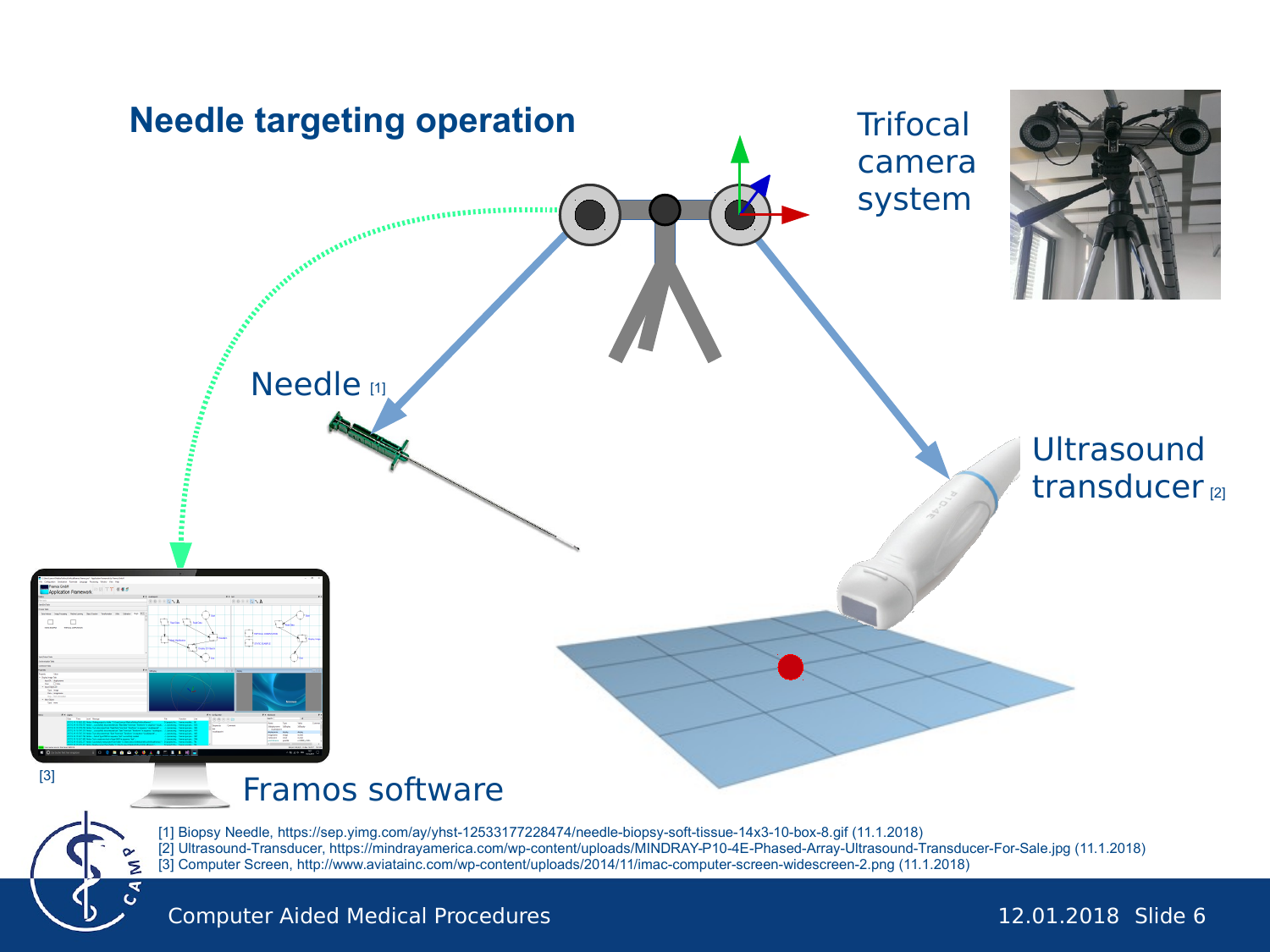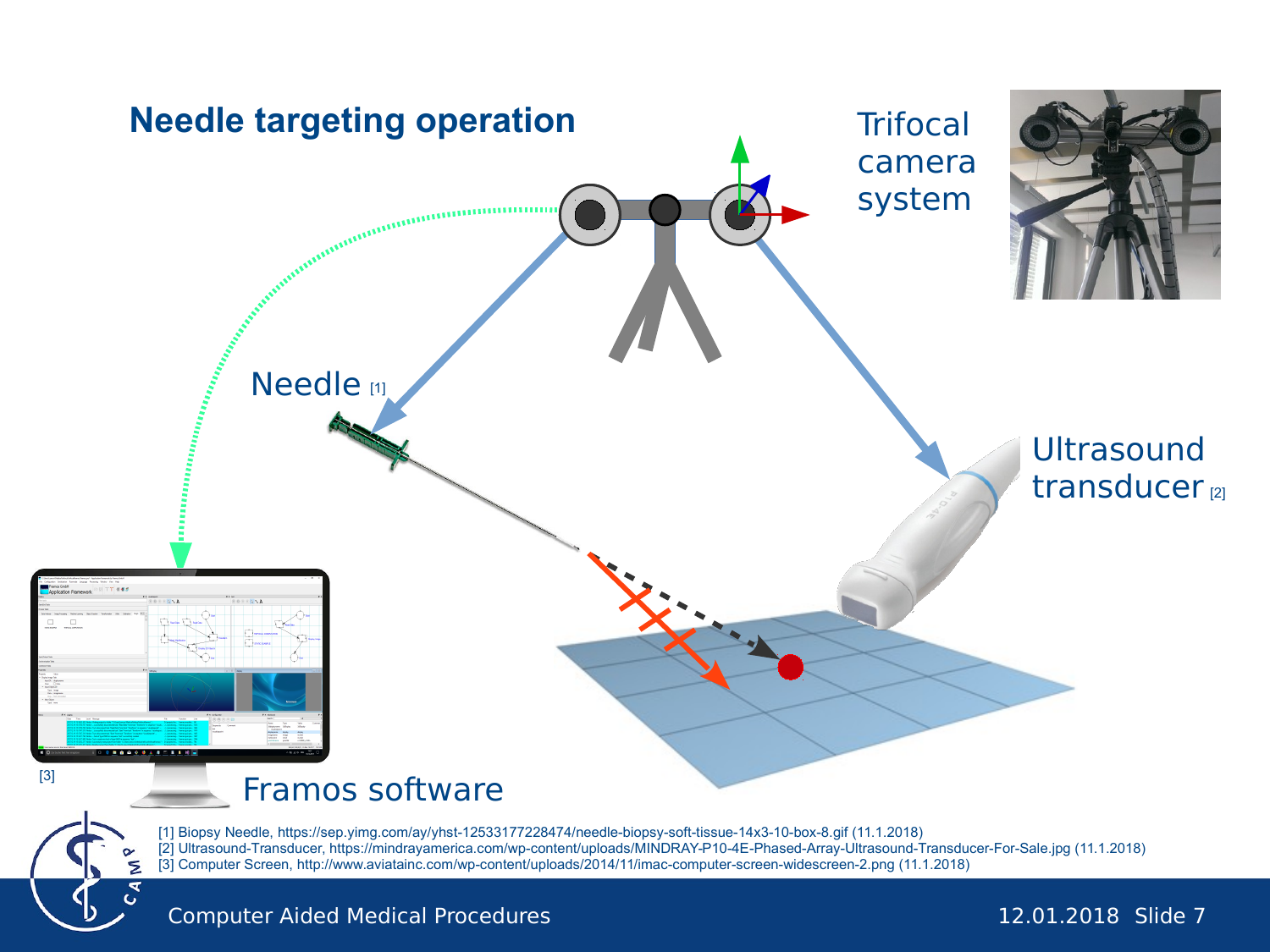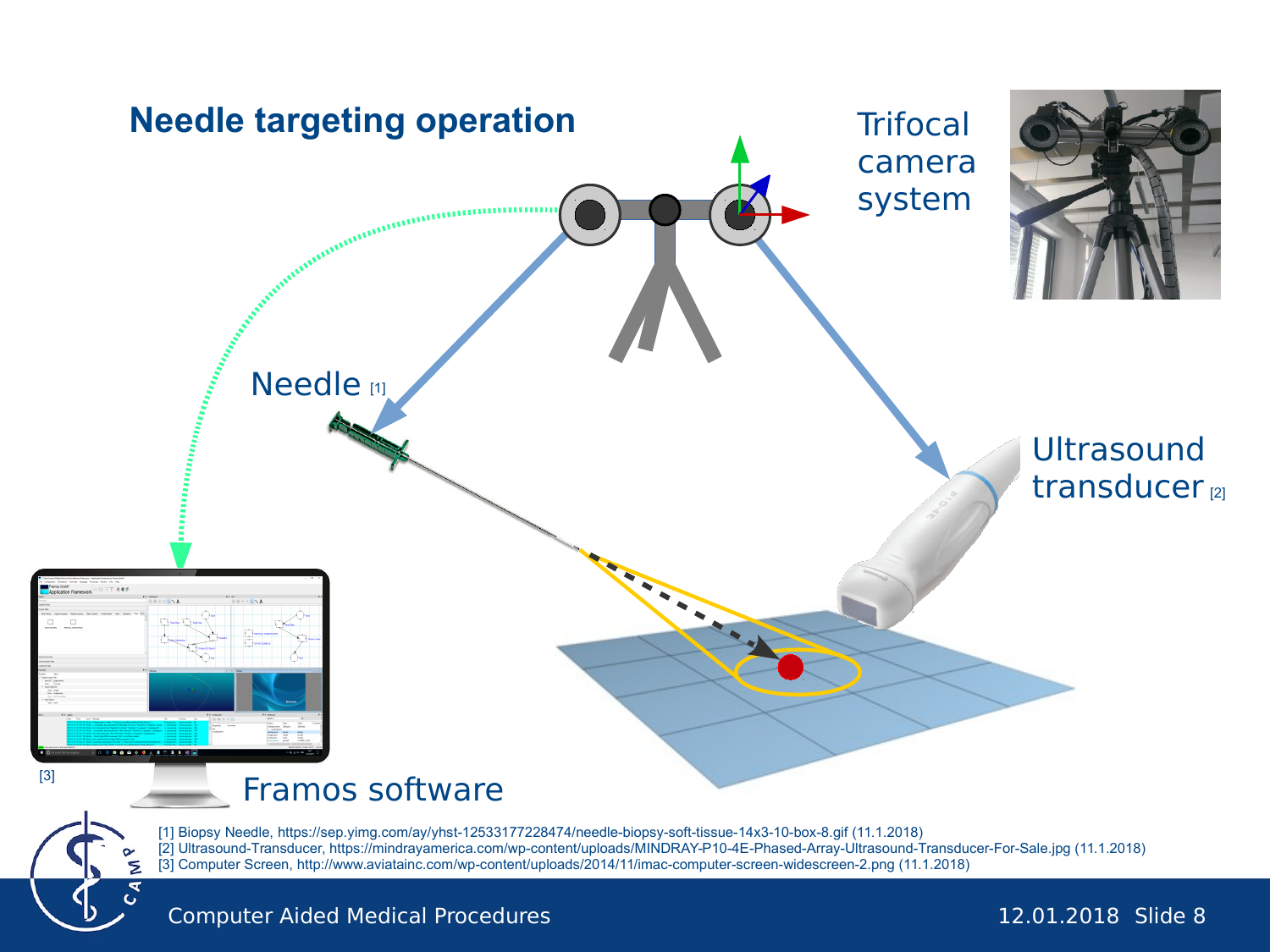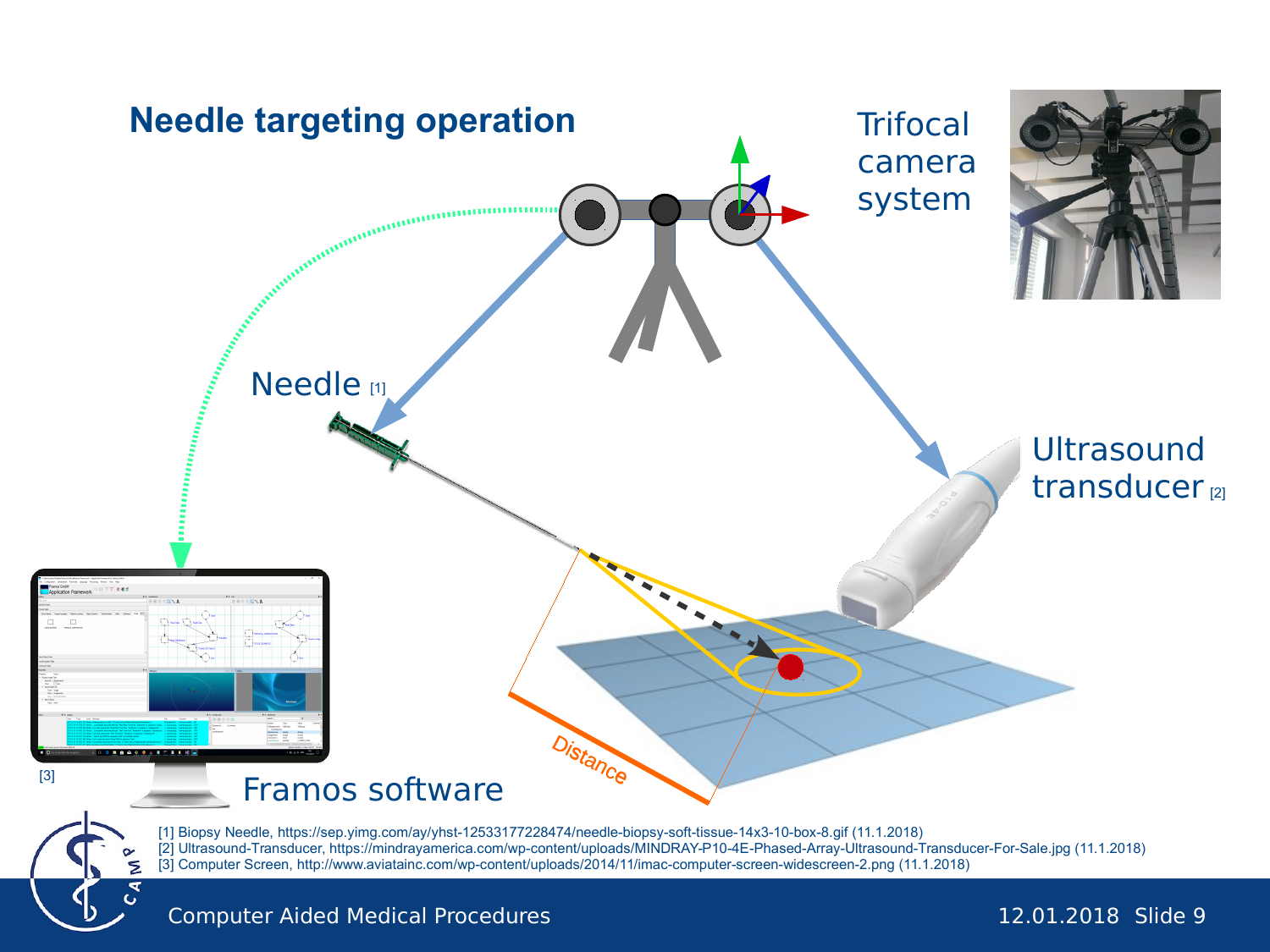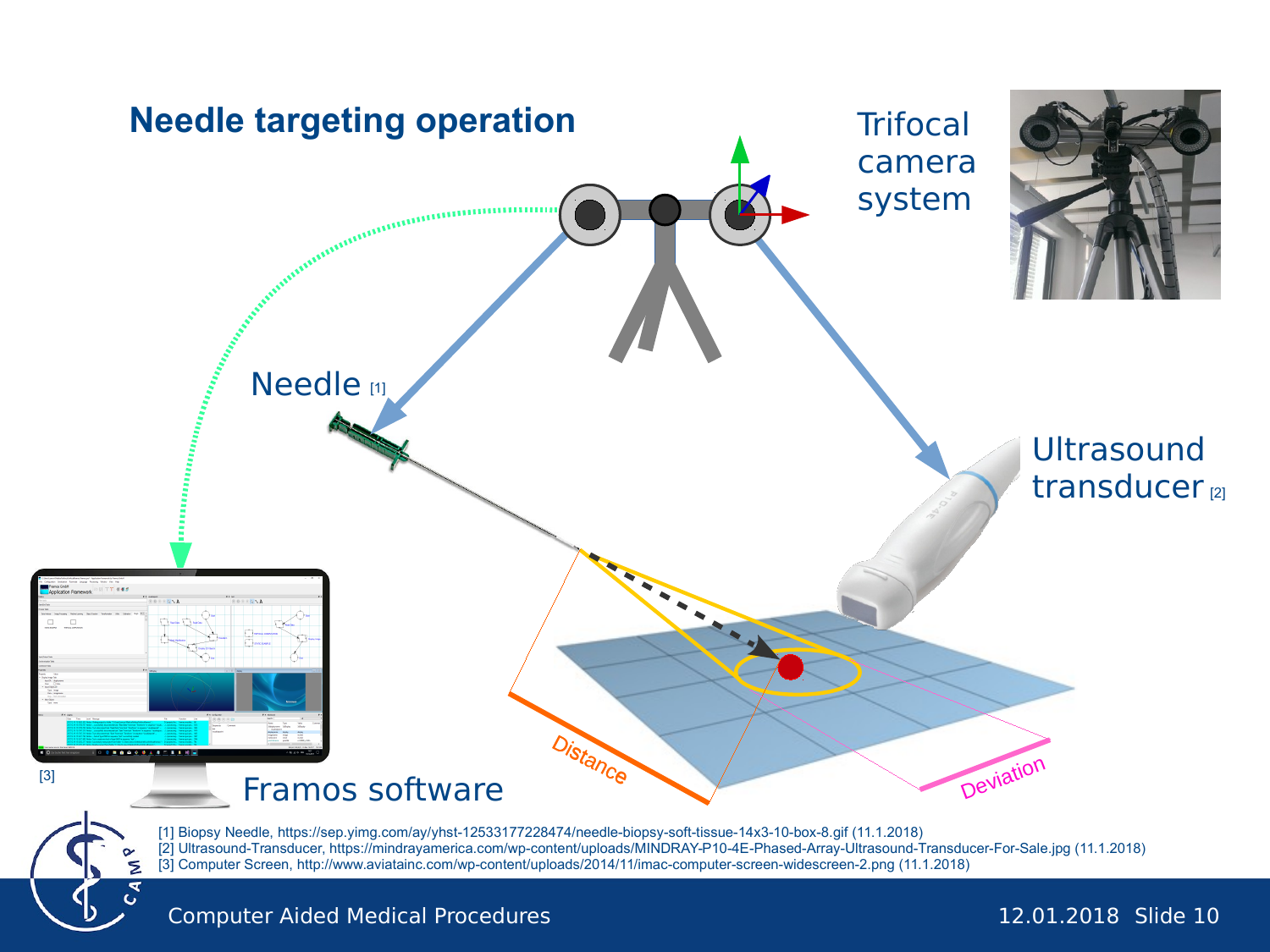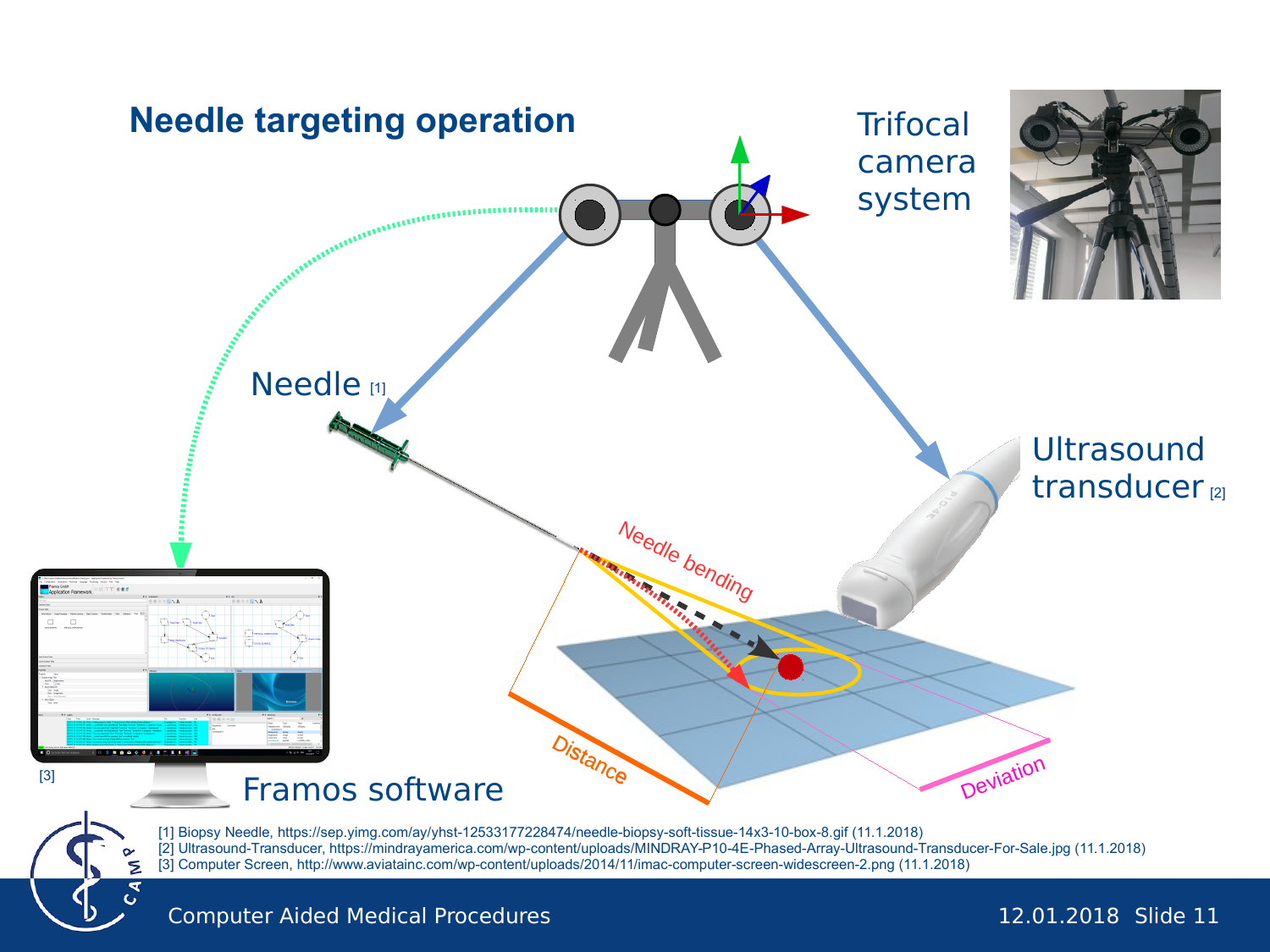# **Milestones and Project plan**

- Familiarization with the topic Alexandre Krupa: "3D ultrasound-guided robotic steering of a flexible needle via visual servoing"
- Research on State-of-the-Art solutions
- Designing the concept
- Implementation and integration
	- $\rightarrow$  Framos software framework with C++
	- $\rightarrow$  3D representation with OpenGL and OpenCV
	- $\rightarrow$  Stereo tracking poses via OpenIGTLink (maybe S.I.M.P.L.E.)
	- $\rightarrow$  Integrate image transfer with plugin
	- $\rightarrow$  Calibrate cameras and needle (intrinsic, extrinsic, needle, pivot, ultrasound)
	- $\rightarrow$  Calculate and visualize additional information
- Build prototype
- Verification, validation and testing
- Documentation (GIT) and presentation

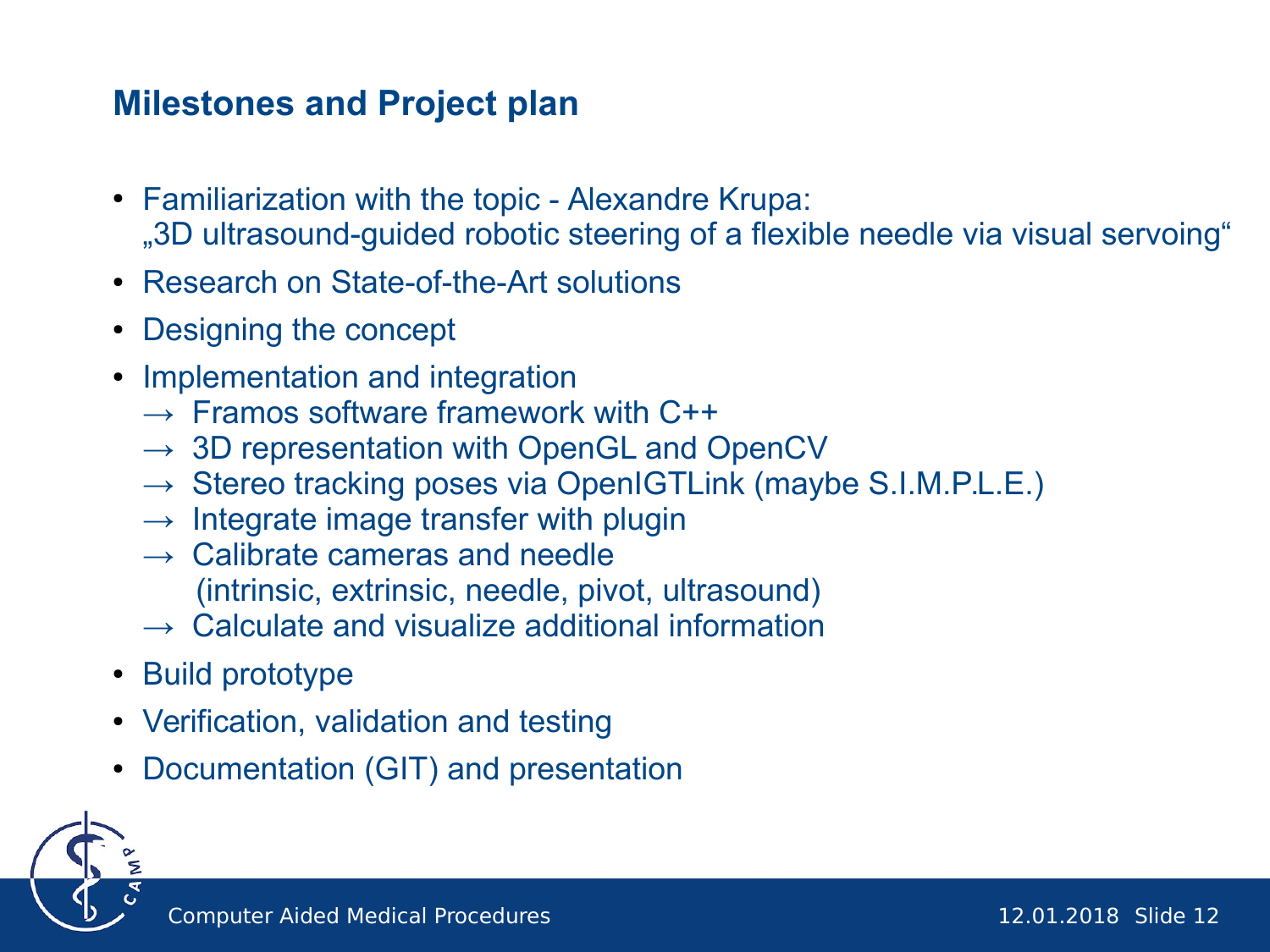# **Time Line for the project**

| Concept phase:<br>• Research papers and state of the art<br>• Mockups                                                                                      | 1. Nov $-$ 12. Jan   |
|------------------------------------------------------------------------------------------------------------------------------------------------------------|----------------------|
| • Kick-Off presentation                                                                                                                                    | 12. Jan              |
| Implementation and calibration:<br>• Stiff needle approach<br>• Perform calibrations<br>• Software development and design<br>• Needle bending calculations | 10. $Dez - 20$ . Mar |
| Testing:<br>• Testing software by surgery simulation                                                                                                       | 1. Mar – 20. Mar     |
| Documentation and presentation:<br>• Creating documentation<br>• Final presentation                                                                        | 21. Mar $-31$ . Mar  |

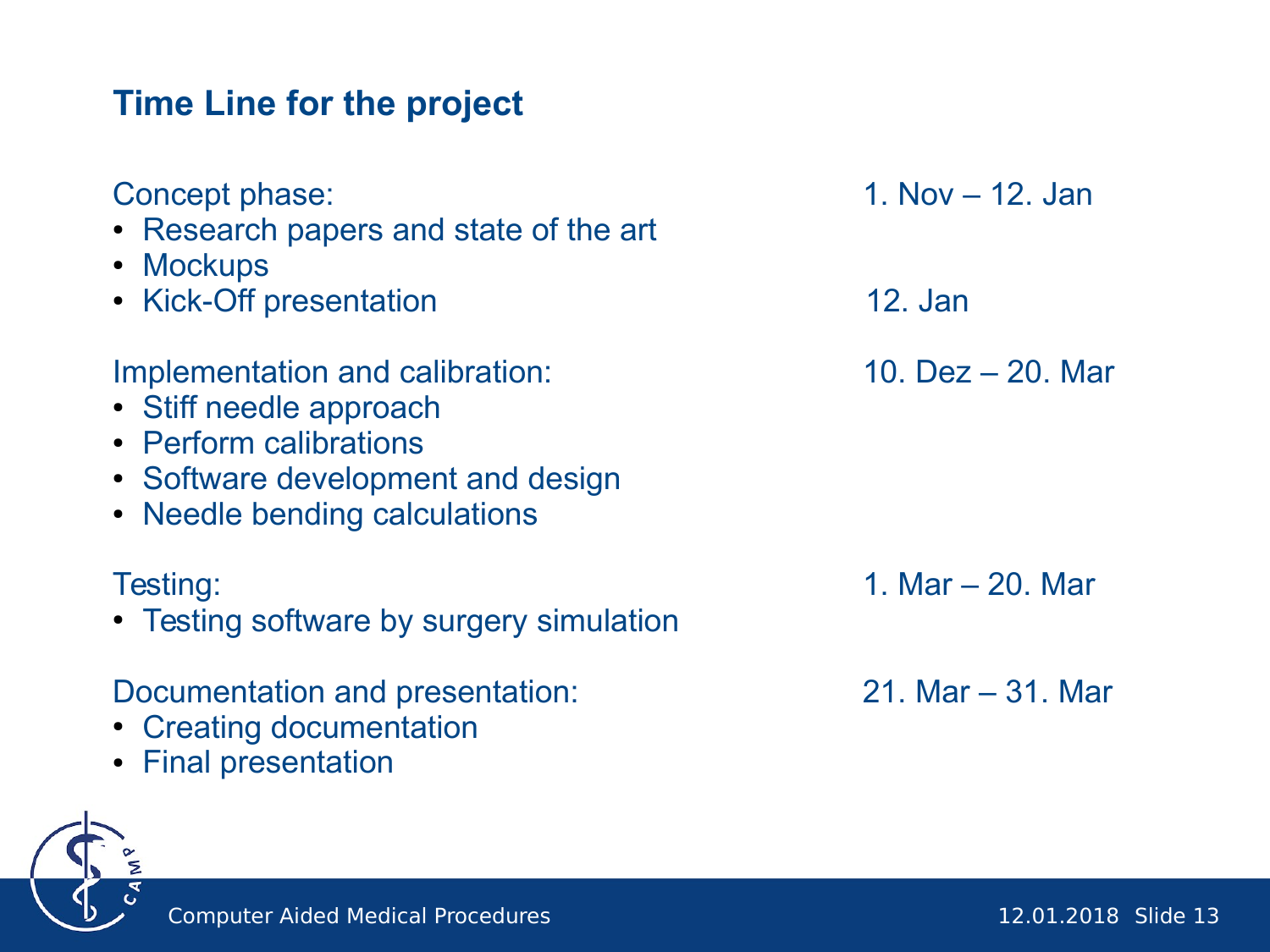## **Time Line for the project – GANNT Chart**

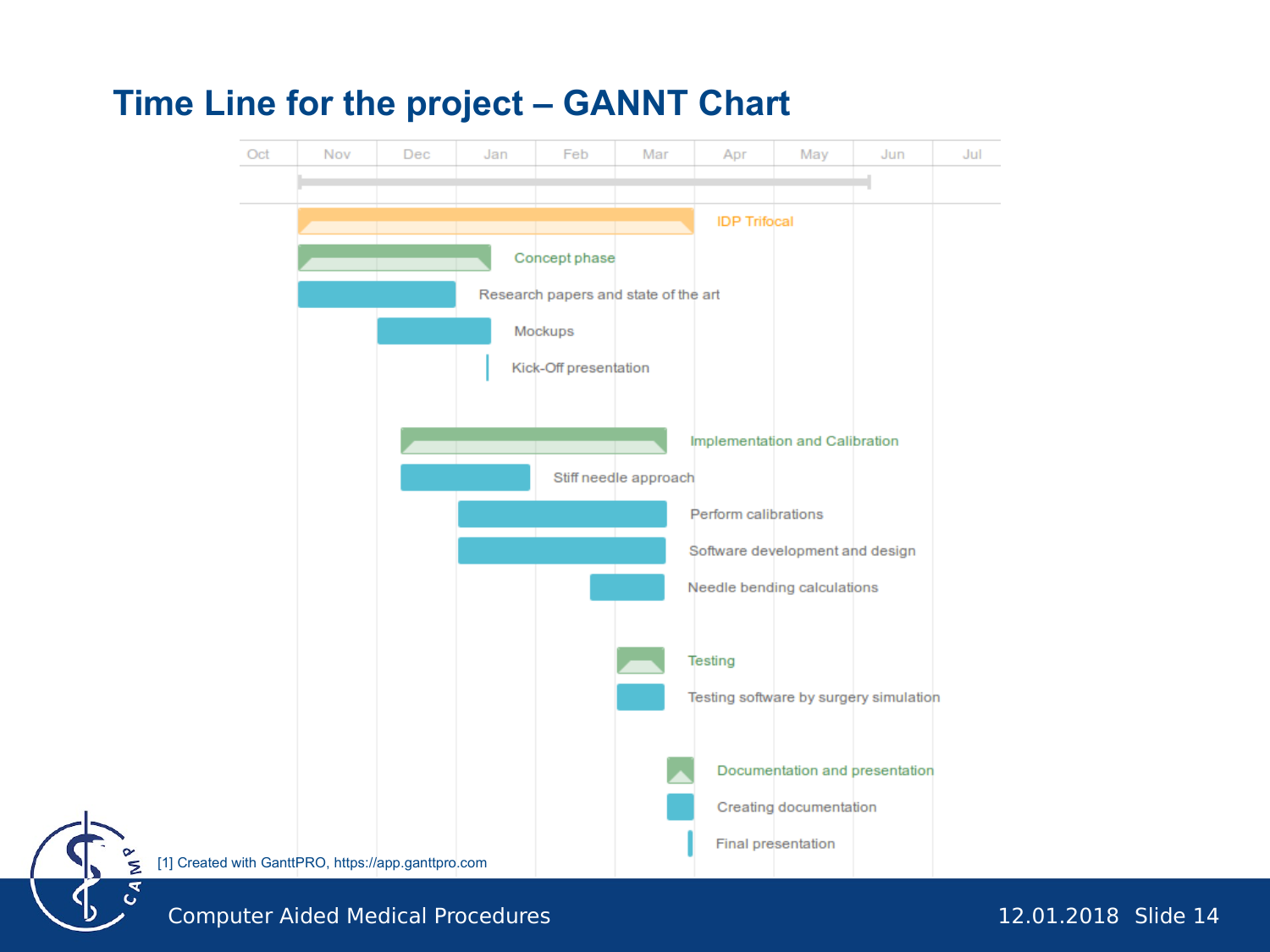

- [1] C++, https://pluralsight.imgix.net/paths/path-icons/c-plus-plus-93c7ddd5cc.png (11.1.2018)
- [2] FRAMOS GmbH, https://www.framos.com/media/image/01/66/f6/Desktop58b848cb02ebc.png (11.1.2018)
- [3] Visual Studio, http://blog.parallels.com/2017/03/07/visual-studio-2017/ (11.1.2018)
- [4] OpenIGTLink, https://www.slicer.org/w/images/thumb/3/3f/OpenIGTLink-Logo.png/250px-OpenIGTLink-Logo.png (11.1.2018)
- [5] Point Cloud Library, http://pointclouds.org/downloads/ (11.1.2018)
- [6] OpenGL, https://www.opengl.org/about/ (11.1.2018)

Ź  $C_{\mathcal{A}}$  [7] GIT, https://avatars1.githubusercontent.com/u/18133?s=400&v=4 (11.1.2018)

[7]

[4]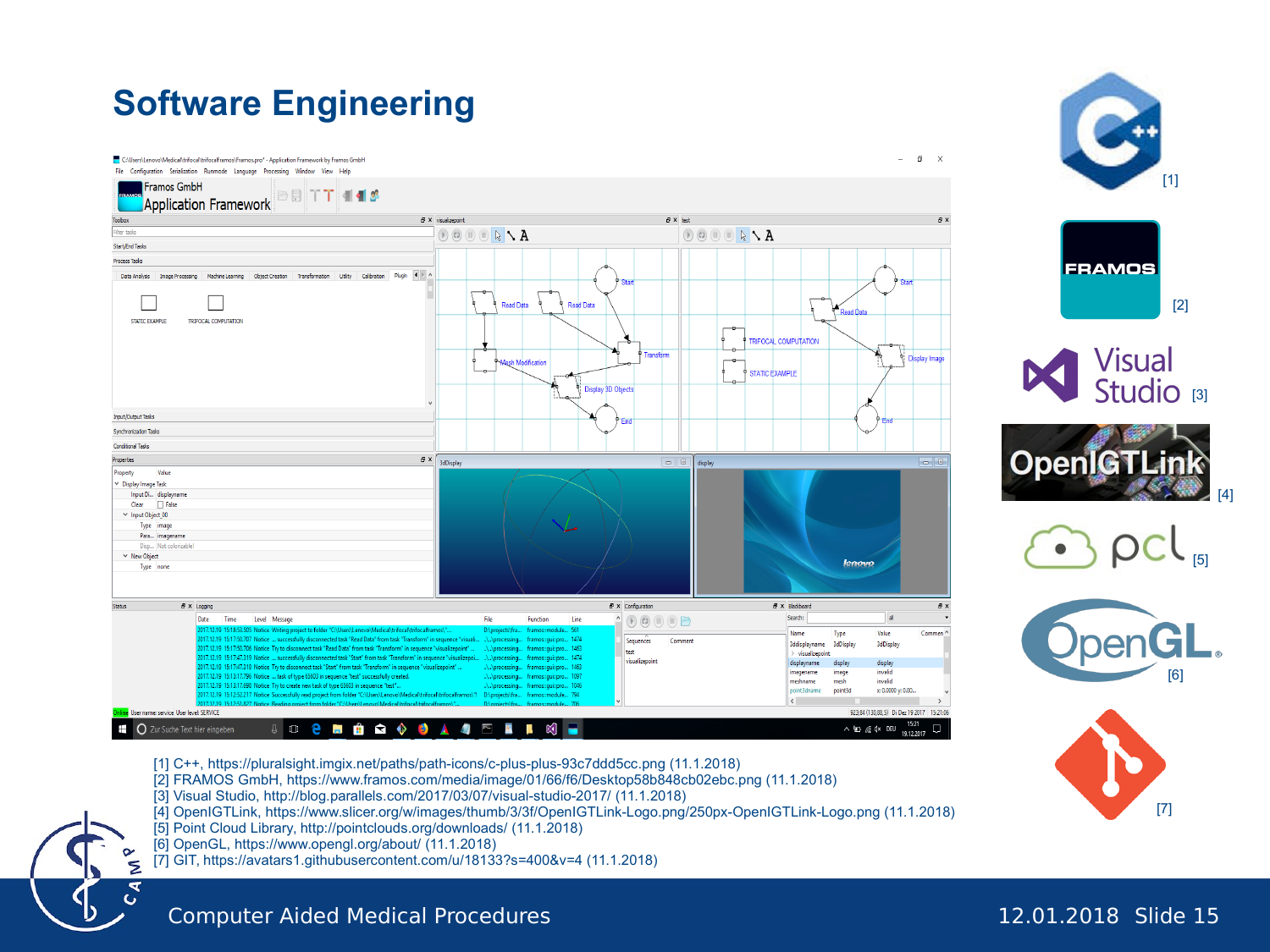# **Project partners**

### FRAMOS GmbH

- Using the FRAMOS software framework
- Trifocal camera system

#### Klinikum Rechts der Isar

- Premises at the hospital: IFL
- **Resources**

#### CAMP chair:

- Interdisciplinary Project (IDP)
- Supervisors







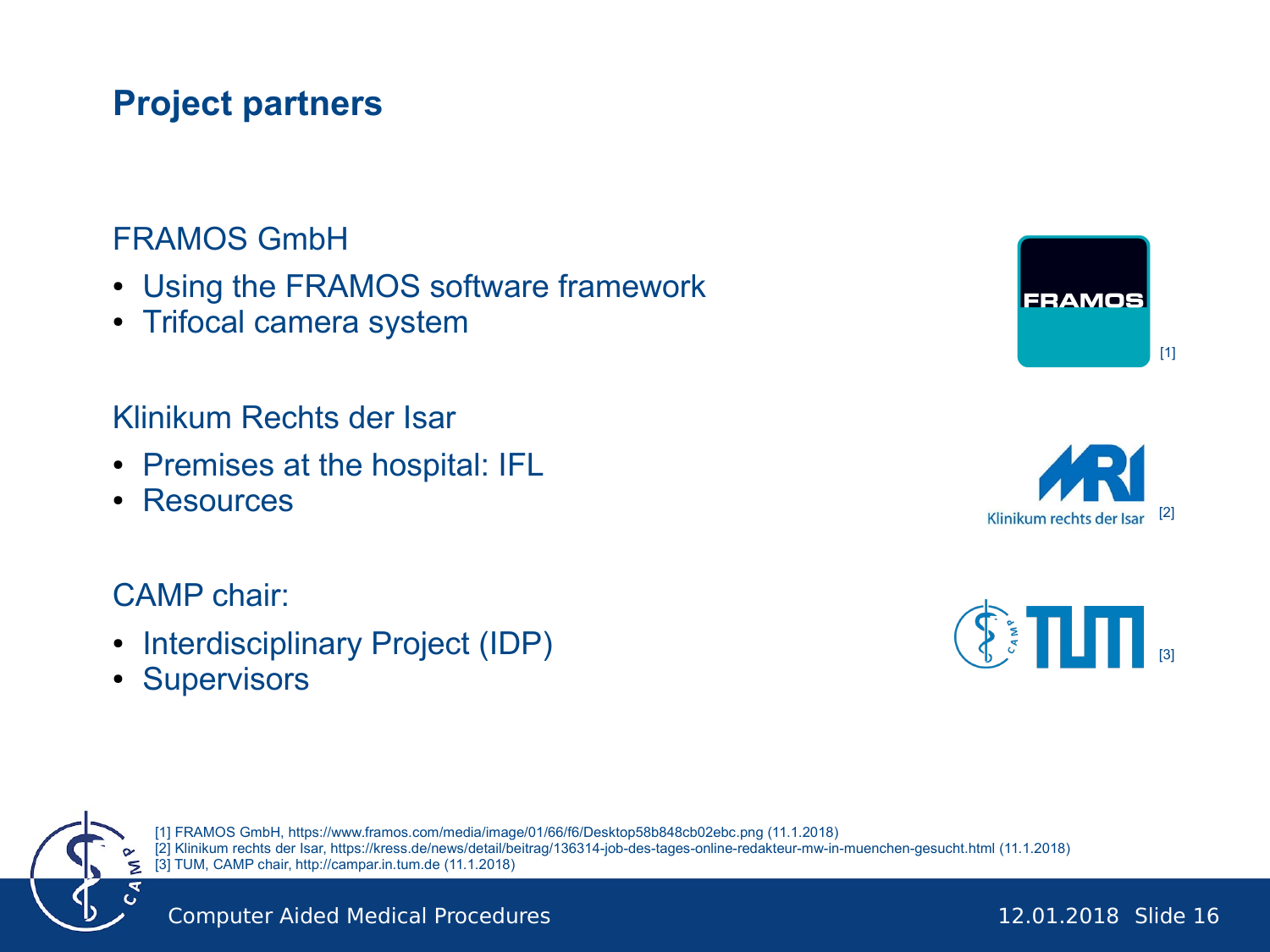# **Additional information**

Calibration with Optical Tracking System (OTS):

- Needle: handle, tip, needle vector
- Ultrasound: handle, plane
- Cameras: intrinsic, extrinsic

Needle bending aspects:

- Material stiffness
- Needle length
- Tissue to investigate

Future work:

- Using additional preoperative MRT
- Improving algorithms (needle bending)
- Additional software features
- Video recordings of surgery for teaching
- Robotic surgery